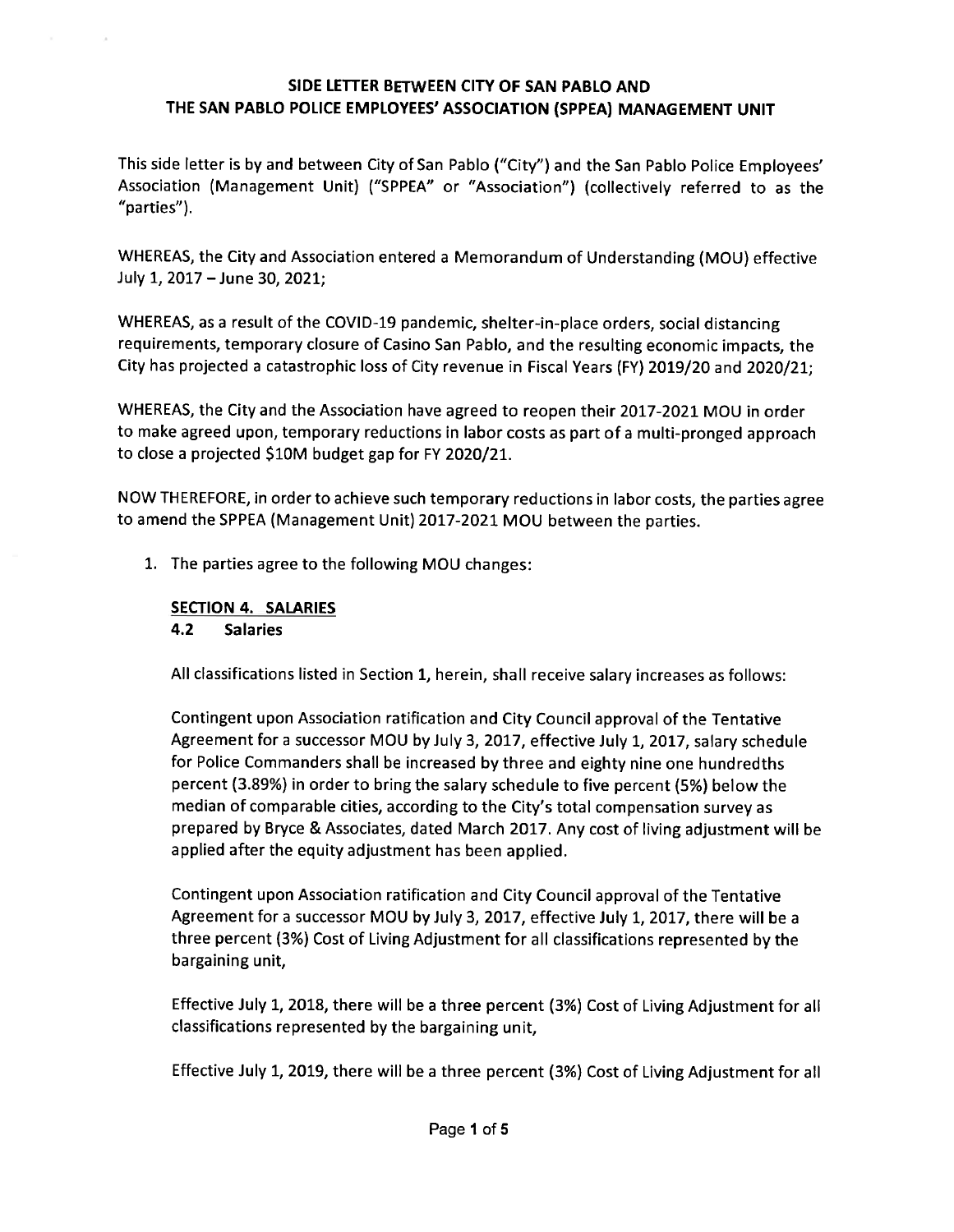classifications represented by the bargaining unit,

Effective July 1, 2020, there will be a three percent (3%) Cost of Living Adjustment for all i<del>ng unit. The three percent (3%) Cost of</del> Living Adjustment for all classifications represented by the bargaining unit scheduled for implementation on July 1, 2020 will be deferred to and implemented on July 1, 2021.

In recognition of recruitment and retention challenges faced by the City as evidenced by the current vacancy rate, sworn police personnel shall receive additional salary increases, as follows;

Contingent upon Association ratification and City Councilapprovalof the Tentative Agreement for a successor MOU by July 3, 2017, effective July 1, 2017, there will be a one-half percent(0.5%) salary increase,

Effective July 1, 2018, there will be a one-half percent (0.5%) salary increase,

Effective July 1, 2019, there will be a one-half percent (0.5%) salary increase,

Effective July 1, 2020, there will be a one-half percent (0.5%) salary increase. The half percent (0.5%) salary increase for all sworn police personnel scheduled for implementation on July 1, 2020 will be deferred to and implemented on July 1, 2021.

# SECTION 8. RETIREMENT

### 8.1 Safety Employee Pension:

- A. Safety Tier One Pension
	- (1) Formula: The City shall provide the full formula of three percent  $(3%)$  at age 50 Retirement Plan calculated on the single highest year for local safety members considered "classic" members of CalPERS.
	- (2) Member Contribution: Safety employees in Tier One Pension shall pay the statutory member contribution required by CalPERS, in addition to the cost share requirement described below.
	- (3) Employee Cost Sharing: Safety employees in Tier One Pension are required to pay three and three-tenths percent (3.3%) of reportable compensation toward the employer contribution for pension in accordance with Government Code Section 20516(a)-Employees Sharing Cost of Additional Benefits. In addition to the statutory member contribution and the 3.3% employee cost sharing for safety employees in Tier One Pension, described above, beginning July 1, 2020 and ending June 30, 2021, Safety Tier One Pension employees will pay an additional two percent (2%) toward the Citv's pension contribution in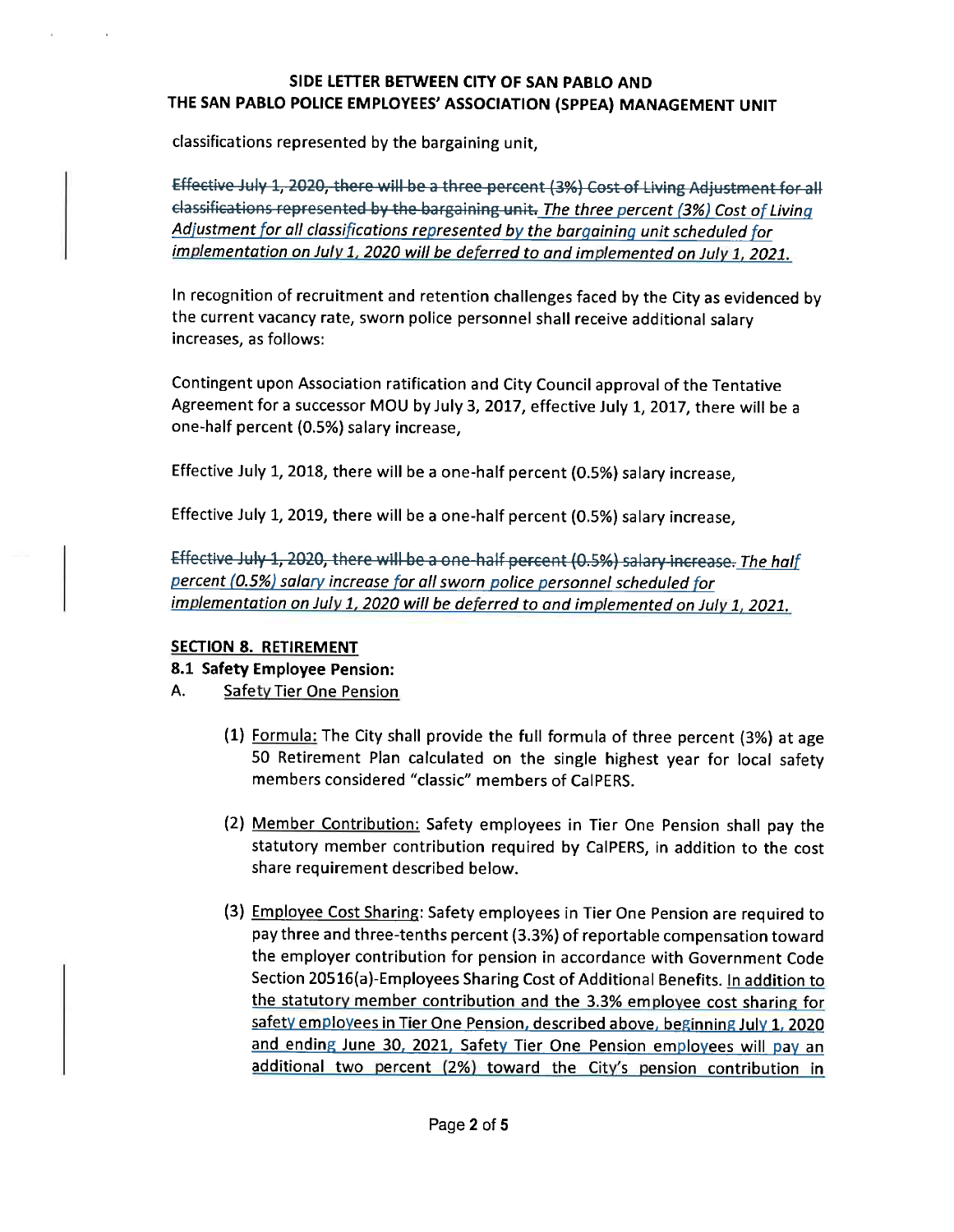accordance with Government Code section 20516(f)

- B. Safety Tier Two Pension
	- (1) Formula: For safety employees who are "new members" as defined by Government Code Section 7522.02(f) the City will provide the CalPERS two percent (2%) at age 50 increasing to two and seven-tenths percent (2.7%) at age 57 retirement formula in accordance with Government Code Section 7522.25(d), based on the average of three highest, consecutive years, in accordance with Government Code Section 7522.32
	- l2) Member Contribution: Safety employees in Tier Two pension shall pay member contributions to the Public Employees' Retirement System in the amount required by the Public Employee Pension Reform Act(PEPRA), which amount is at least one-half of the total normal costs within the meaning of PEPRA
	- (3) Employee Cost Sharing: In addition to the statutory member contribution described above, beginning July 1, 2020 and ending June 30, 2021, Safety Tier Two Pension employees will pay an additional two percent (2%) toward the City's pension contribution in accordance with Government Code section  $20516(f)$ .
- C. Survivor Benefits

The City shall provide the Third Level of 1959 Survivor's Benefit for Safety Tier One and Tier Two employees, a benefit for survivors of the employee who is actively employed at the time of death.

### SECTION 14. UNIFORMS

14.1 All uniformed personnel shall be provided, on date of hire, an initial uniform consisting of five (5) pairs of pants, five (5) shirts, one (1) tie, one (1) hat and one (1) foulweather jacket; except that beginning July 1, 2020 and ending June 30, 2021, as a temporary cost saving measure. all uniformed personnel shall be provided, on date of hire, an initial uniform consisting of three (3) pairs of pants, three (3) shirts, one (1) tie, one (1) hat and one (1) foul-weather jacket. Thereafter, the City shall provide uniform cleaning on an as-needed basis. The initial uniform and allocation may be modified by a change in dress code or uniform standards.

14.2 The City agrees to replace uniforms and uniform equipment for Sworn Employees which is worn out, damaged or stolen during duty hours or while stored at a City facility providing that the employee made a reasonable effort to safeguard the uniform or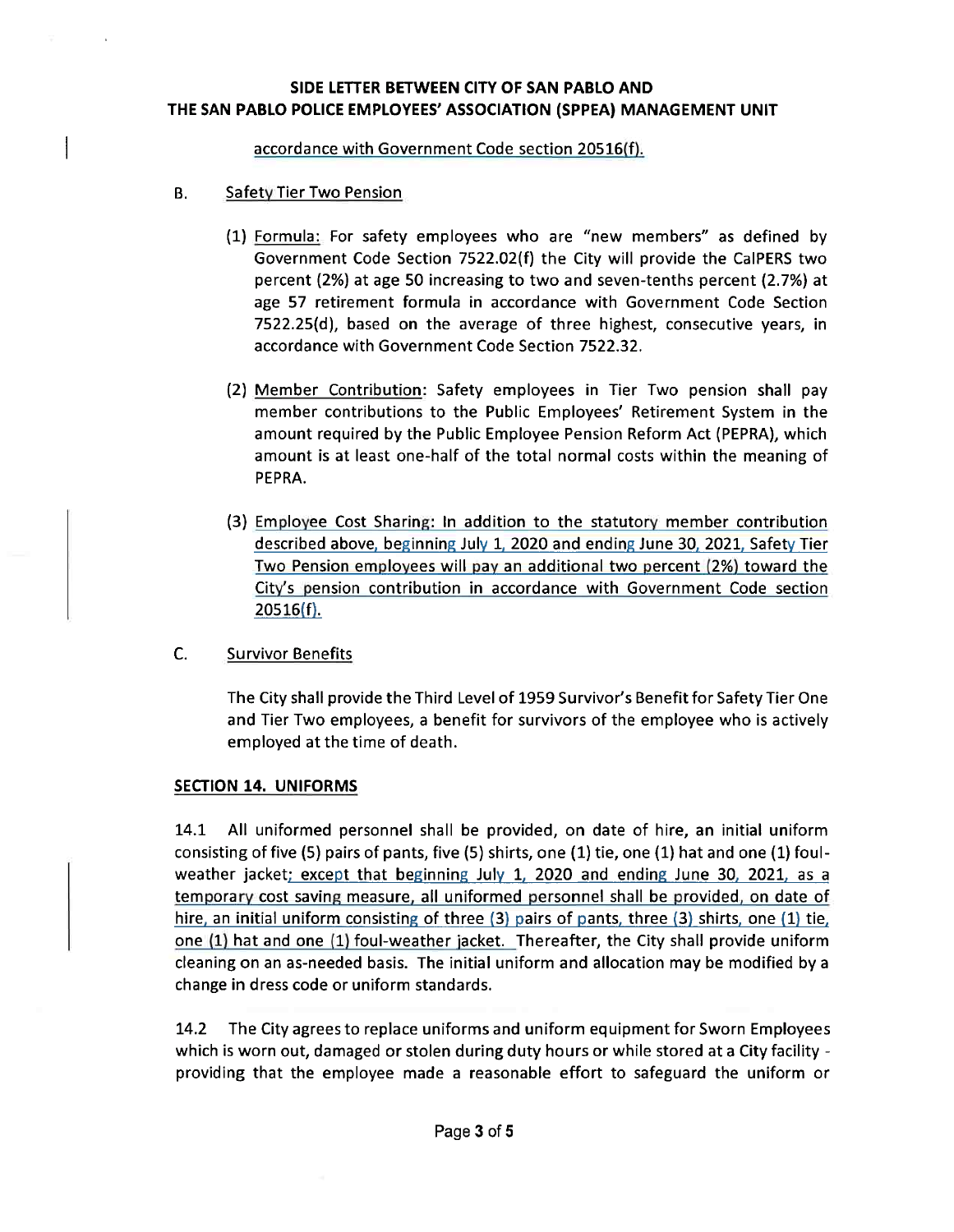equipment. Such replacement shall be within thirty (30) days of submission of the claim and related required reports to the Department. As a temporary cost saving measure, beginning July 1, 2020 and ending June 30, 2021, uniform replacement will be limited to onlv that which is absolutely necessary, as determined by the Chief or designee, in order to assist in achieving a budget savings of \$54,455 in the fiscal year.

## SECTION 23. TERM OF AGREEMENT

- 23.1 This Memorandum of Understanding shall be effective except for any provisions of this Memorandum of Understanding which have been assigned other effective dates as hereinabove set forth, and shall remain in full force and effect to and including June 30, 2021. No later than March 20, 2021, the Association may exercise the right to extend this MOU in full force and effect to and including June 30, 2022. In the event the Association does not exercise the right to extend the MOU, it willexpire June 3Q. 2021.
- 23.2 This Memorandum of Understanding shall be extended on a month-to-month basis pending a new Memorandum of Understanding
- 23.3 During the term of this Memorandum of Understanding, City agrees that it will not lock out employees and Association agrees that it will not engage in, encourage or approve any strike, slow-down or other work stoppage growing out of any dispute relating to the terms of this Memorandum of Understanding, recognizing with City that all matters of controversy within the scope of this Memorandum of Understanding shall be settled by established Grievance procedures. If there is a strike, slow-down or work stoppage, the employees who engage in such activity shall be subject to discipline up to and including discharge. The City may seek such remedies are available under the Law.
- 2. During the period beginning July 1, 2020 and ending June 30, 2021, there will be no layoffs of employees represented by the SPPEA Management bargaining unit.
- 3. The City and SPPEA will meet in the second half of September 2020 to discuss a preliminary budget update

If, as determined by the final audited financial statements for FY 2019/20, the City does not use its entire Budget Stabilization Reserve in FY 2019/20, including due to receiving revenue from Casino San Pablo in excess of five hundred thousand dollars(\$500,000) for the operational period between June 15, 2020 and June 30, 2020, the City will apply Budget Stabilization Reserve funds to offset the FY 2020/21 deficit. Based on the Budget Stabilization Reserve funds applied to the FY 2020/21 deficit in excess of five hundred thousand dollars (\$500,000), the City will correspondingly reduce concessions by a